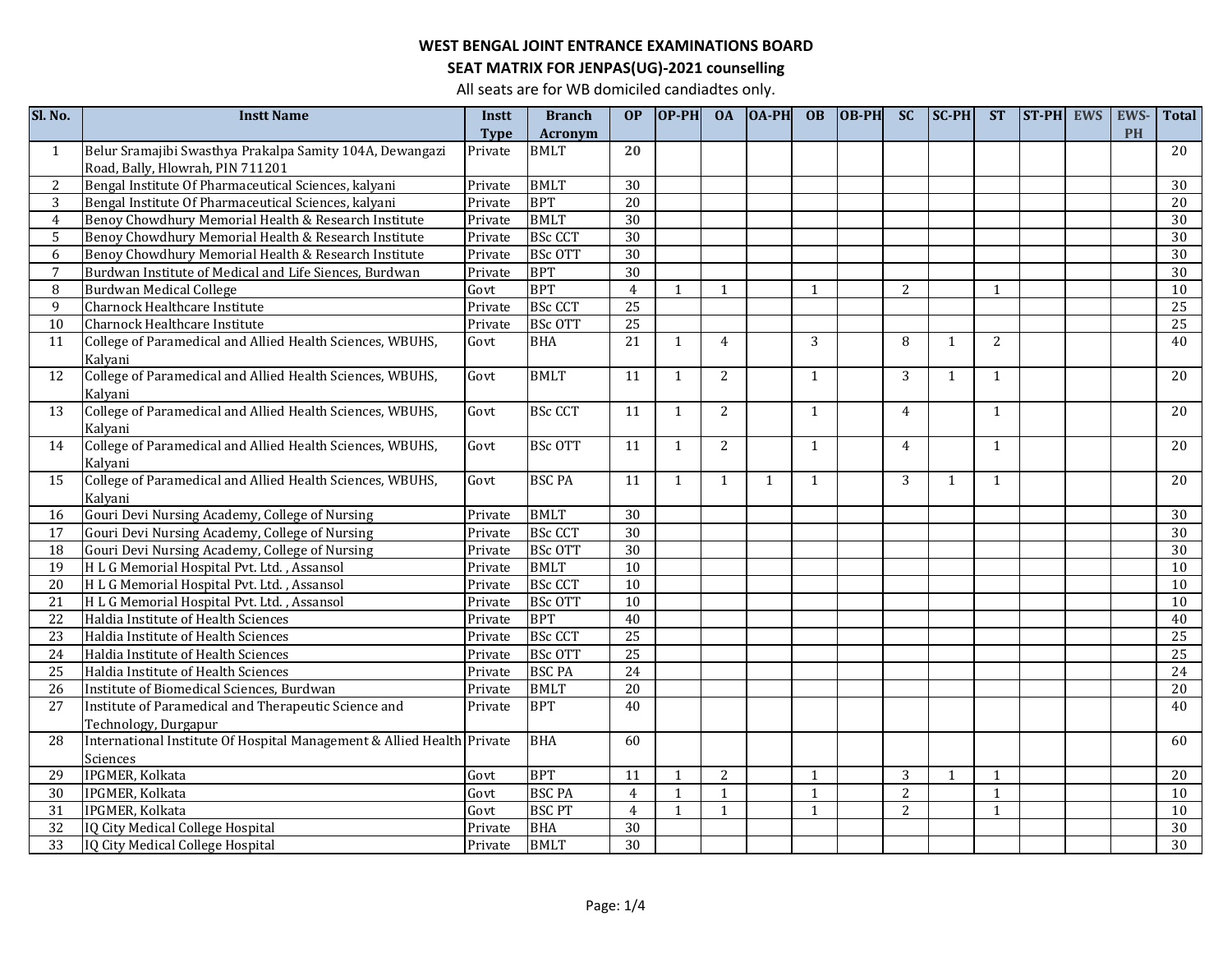# **SEAT MATRIX FOR JENPAS(UG)-2021 counselling**

| Sl. No.         | <b>Instt Name</b>                                         | Instt       | <b>Branch</b>  | OP              | $OP-PH$      | <b>OA</b>      | $ OA-PH $    | <b>OB</b>    | $ OB-PH $    | <b>SC</b>    | <b>SC-PH</b> | <b>ST</b>    | ST-PH EWS    | EWS-      | Total           |
|-----------------|-----------------------------------------------------------|-------------|----------------|-----------------|--------------|----------------|--------------|--------------|--------------|--------------|--------------|--------------|--------------|-----------|-----------------|
|                 |                                                           | <b>Type</b> | <b>Acronym</b> |                 |              |                |              |              |              |              |              |              |              | <b>PH</b> |                 |
| 34              | IQ City Medical College Hospital                          | Private     | <b>BSc CCT</b> | 30              |              |                |              |              |              |              |              |              |              |           | 30              |
| $\overline{35}$ | IQ City Medical College Hospital                          | Private     | <b>BSc OTT</b> | 30              |              |                |              |              |              |              |              |              |              |           | 30              |
| 36              | IQ City Medical College Hospital                          | Private     | <b>BSc PT</b>  | 15              |              |                |              |              |              |              |              |              |              |           | 15              |
| 37              | K P C Medical College & Hospital                          | Private     | <b>BMLT</b>    | 25              |              |                |              |              |              |              |              |              |              |           | $\overline{25}$ |
| 38              | K P C Medical College & Hospital                          | Private     | <b>BPT</b>     | $\overline{25}$ |              |                |              |              |              |              |              |              |              |           | $\overline{25}$ |
| $\overline{39}$ | K P C Medical College & Hospital                          | Private     | <b>BSc CCT</b> | $\overline{15}$ |              |                |              |              |              |              |              |              |              |           | $\overline{15}$ |
| 40              | Malda Paramedical College                                 | Private     | <b>BMLT</b>    | $\overline{20}$ |              |                |              |              |              |              |              |              |              |           | 20              |
| 41              | Malda Paramedical College                                 | Private     | <b>BPT</b>     | 20              |              |                |              |              |              |              |              |              |              |           | $\overline{20}$ |
| 42              | Malda Paramedical College                                 | Private     | <b>BSc CCT</b> | 10              |              |                |              |              |              |              |              |              |              |           | 10              |
| 43              | Malda Paramedical College                                 | Private     | <b>BSc OTT</b> | $\overline{10}$ |              |                |              |              |              |              |              |              |              |           | 10              |
| 44              | Midnapore City College                                    | Private     | <b>BMLT</b>    | 50              |              |                |              |              |              |              |              |              |              |           | 50              |
| 45              | NH Rabindranath Tagore International Institute of Cardiac | Private     | <b>BSc CCT</b> | 10              |              |                |              |              |              |              |              |              |              |           | 10              |
|                 | Sciences                                                  |             |                |                 |              |                |              |              |              |              |              |              |              |           |                 |
| 46              | NH Rabindranath Tagore International Institute of Cardiac | Private     | <b>BSc OTT</b> | 5               |              |                |              |              |              |              |              |              |              |           | 5               |
|                 | Sciences                                                  |             |                |                 |              |                |              |              |              |              |              |              |              |           |                 |
| 47              | NH Rabindranath Tagore International Institute of Cardiac | Private     | <b>BSC PA</b>  | 10              |              |                |              |              |              |              |              |              |              |           | 10              |
|                 | Sciences                                                  |             |                |                 |              |                |              |              |              |              |              |              |              |           |                 |
| 48              | NH Rabindranath Tagore International Institute of Cardiac | Private     | <b>BSC PT</b>  | 2               |              |                |              |              |              |              |              |              |              |           | 2               |
|                 | <b>Sciences</b>                                           |             |                |                 |              |                |              |              |              |              |              |              |              |           |                 |
| 49              | Nil Ratan Sircar Medical College & Hospital               | Govt        | <b>BSc CCT</b> | 1               |              |                |              |              |              | $\mathbf{1}$ |              |              |              |           | 2               |
| 50              | Nil Ratan Sircar Medical College & Hospital               | Govt        | <b>BSc OTT</b> | $\mathbf{1}$    |              |                |              |              |              | $\mathbf{1}$ |              |              |              |           | $\overline{2}$  |
| 51              | Nopany Institute of Healthcare Studies                    | Private     | <b>BPT</b>     | 50              |              |                |              |              |              |              |              |              |              |           | 50              |
| 52              | P K K College of Education, Hooghly                       | Private     | <b>BASLP</b>   | 20              |              |                |              |              |              |              |              |              |              |           | 20              |
| 53              | P.G. Institute of Medical Sciences                        | Private     | <b>BHA</b>     | $\overline{30}$ |              |                |              |              |              |              |              |              |              |           | 30              |
| 54              | P.G. Institute of Medical Sciences                        | Private     | <b>BMLT</b>    | $\overline{50}$ |              |                |              |              |              |              |              |              |              |           | 50              |
| 55              | P.G. Institute of Medical Sciences                        | Private     | <b>BPT</b>     | $\overline{30}$ |              |                |              |              |              |              |              |              |              |           | 30              |
| 56              | P.G. Institute of Medical Sciences                        | Private     | <b>BSc CCT</b> | $\overline{20}$ |              |                |              |              |              |              |              |              |              |           | 20              |
| 57              | P.G. Institute of Medical Sciences                        | Private     | <b>BSc OTT</b> | $\overline{20}$ |              |                |              |              |              |              |              |              |              |           | 20              |
| 58              | P.G. Institute of Medical Sciences                        | Private     | <b>BSC PA</b>  | 20              |              |                |              |              |              |              |              |              |              |           | 20              |
| 59              | Peerless College of Physiotherapy                         | Private     | <b>BPT</b>     | $\overline{10}$ |              |                |              |              |              |              |              |              |              |           | $\overline{10}$ |
| 60              | R G Kar Medical College & Hospital                        | Govt        | <b>BSc CCT</b> | $\overline{4}$  | $\mathbf{1}$ | 1              |              | $\mathbf{1}$ |              | 2            |              | $\mathbf{1}$ |              |           | 10              |
| 61              | R G Kar Medical College & Hospital                        | Govt        | <b>BSc OTT</b> | 4               | $\mathbf{1}$ | $\mathbf{1}$   |              | $\mathbf{1}$ |              | 2            |              | $\mathbf{1}$ |              |           | 10              |
| 62              | R G Kar Medical College & Hospital                        | Govt        | <b>BSC PT</b>  | $\overline{4}$  | $\mathbf{1}$ | $\mathbf{1}$   |              | $\mathbf{1}$ |              | 2            |              | $\mathbf{1}$ |              |           | 10              |
| 63              | Sanjiban Institute of Health Sciences                     | Private     | <b>BSc CCT</b> | 12              |              |                |              |              |              |              |              |              |              |           | $\overline{12}$ |
| 64              | Sanjiban Institute of Health Sciences                     | Private     | <b>BSc OTT</b> | $\overline{12}$ |              |                |              |              |              |              |              |              |              |           | 12              |
| 65              | School of Tropical Medicine, Kolkata                      | Govt        | <b>BMLT</b>    | $\overline{15}$ | $\mathbf{1}$ | $\overline{2}$ | $\mathbf{1}$ | $\mathbf{1}$ | $\mathbf{1}$ | 6            | $\mathbf{1}$ | $\mathbf{1}$ | $\mathbf{1}$ |           | 30              |
| 66              | Sevayatan School of Medical Technology, Hooghly           | Private     | <b>BMLT</b>    | $\overline{30}$ |              |                |              |              |              |              |              |              |              |           | 30              |
| 67              | Vidyasagar Institute of Health, Midnapur                  | Private     | <b>BPT</b>     | $\overline{24}$ |              |                |              |              |              |              |              |              |              |           | 24              |
| 68              | Vivekananda Institute Of Medical Sciences, Kolkata        | Private     | <b>BPT</b>     | $\overline{10}$ |              |                |              |              |              |              |              |              |              |           | 10              |
| 69              | Vivekananda Institute Of Medical Sciences, Kolkata        | Private     | <b>BSc CCT</b> | 20              |              |                |              |              |              |              |              |              |              |           | 20              |
| 70              | Vivekananda Institute Of Medical Sciences, Kolkata        | Private     | <b>BSc OTT</b> | 20              |              |                |              |              |              |              |              |              |              |           | 20              |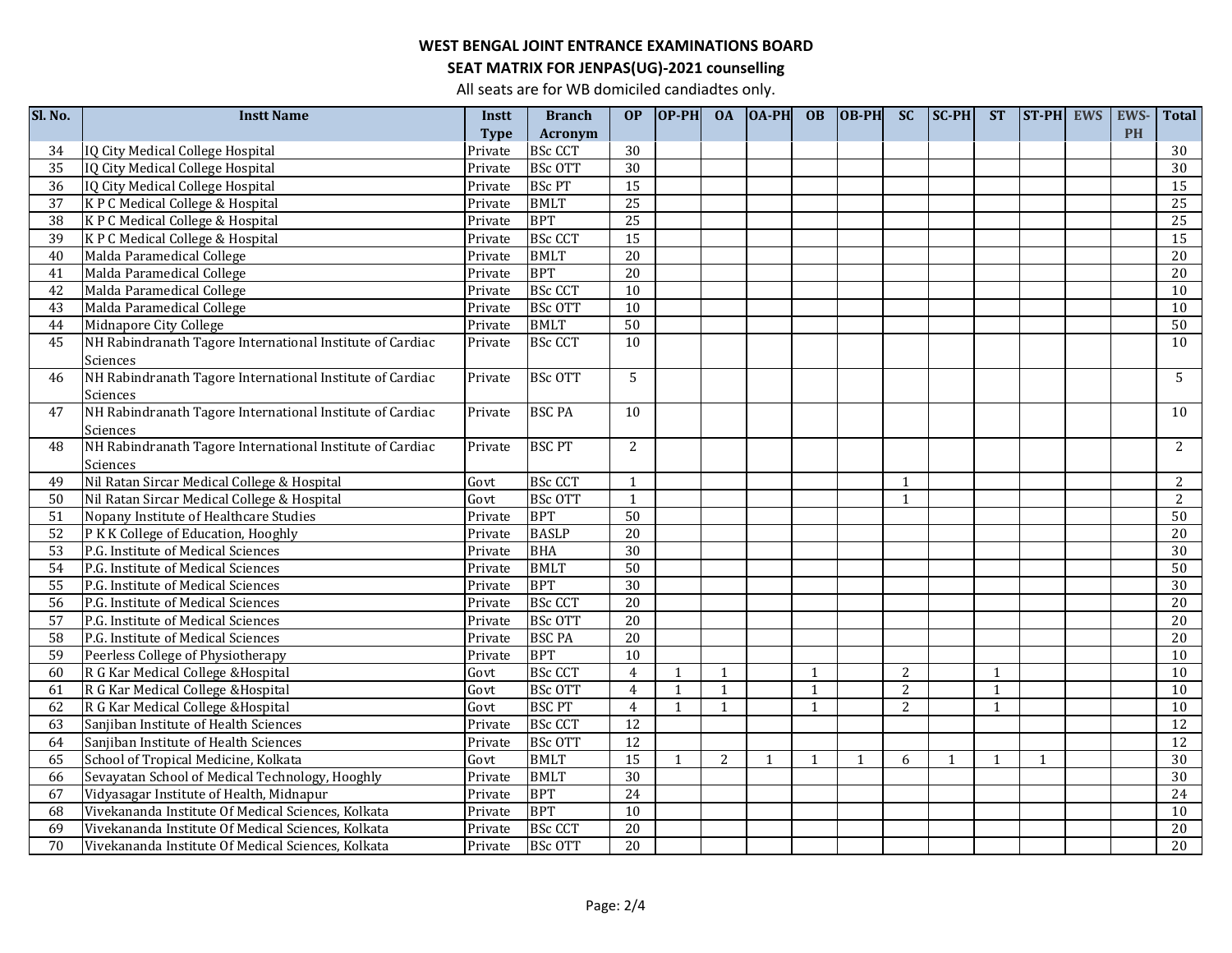# **SEAT MATRIX FOR JENPAS(UG)-2021 counselling**

| Sl. No.         | <b>Instt Name</b>                                             | Instt   | <b>Branch</b>      | <b>OP</b>       | $OP-PH$        | <b>OA</b>       | <b>OA-PH</b> | <b>OB</b>                | OB-PH    | <b>SC</b>       | <b>SC-PH</b>   | <b>ST</b>      | ST-PH        | <b>EWS</b>      | <b>EWS</b> | <b>Total</b>    |
|-----------------|---------------------------------------------------------------|---------|--------------------|-----------------|----------------|-----------------|--------------|--------------------------|----------|-----------------|----------------|----------------|--------------|-----------------|------------|-----------------|
|                 |                                                               | Type    | Acronym            |                 |                |                 |              |                          |          |                 |                |                |              |                 | <b>PH</b>  |                 |
|                 |                                                               |         |                    | 1426            | 13             | 21              | $\mathbf{2}$ | 15                       | 1        | 45              | 5              | 14             | $\mathbf{1}$ | $\bf{0}$        | $\bf{0}$   | 1543            |
|                 |                                                               |         |                    |                 |                |                 |              |                          |          |                 |                |                |              |                 |            |                 |
|                 | Aastha Nursing Institute, Jiaganj, Murshidabad                | Private | <b>BSc Nursing</b> | 26              | $\mathbf{1}$   | 6               |              | 4                        |          | 12              |                | $\overline{4}$ |              | 6               |            | 60              |
| 2               | Anandalok Institute of Nursing Education, Siliguri            | Private | <b>BSc Nursing</b> | 24              | $\mathbf{1}$   | $5\overline{5}$ |              | $\overline{4}$           |          | 12              | $\overline{1}$ | 3              |              | $\overline{5}$  |            | $\overline{55}$ |
| 3               | Apollo Gleneagles Nursing College Kolkata                     | Private | <b>BSc Nursing</b> | 42              | $\overline{3}$ | 9               | $\mathbf{1}$ | 6                        |          | 21              | $\mathbf{1}$   | 5              |              | 9               |            | 100             |
| $\overline{4}$  | B.M. Birla College of Nursing, Kolkata                        | Private | <b>BSc Nursing</b> | 21              | $\mathbf{1}$   | $\overline{5}$  |              | $\overline{4}$           |          | 11              |                | $\overline{3}$ |              | 5 <sup>1</sup>  |            | 50              |
| 5               | <b>Charnok College Of Nursing</b>                             | Private | <b>BSc Nursing</b> | $\overline{42}$ | $\overline{3}$ | $\mathbf{q}$    |              | 6                        |          | 21              |                | $\overline{5}$ |              | 9               |            | 100             |
| 6               | College of Nursing, R.G. Kar Medical College and Hospital     | Govt    | <b>BSc Nursing</b> | 34              | $\overline{2}$ | $\overline{7}$  |              | 6                        |          | 17              | $\mathbf{1}$   | $\overline{4}$ |              | $\overline{7}$  |            | 80              |
| 7               | College of Nursing, Asansole ESI Hospital, Asansol            | Govt    | <b>BSc Nursing</b> | 21              | $\mathbf{1}$   | 5               |              | 4                        |          | $\overline{11}$ |                | 3              |              | 5 <sup>1</sup>  |            | 50              |
| 8               | College of Nursing, Asia Heart Foundation, Kolkata            | Private | <b>BSc Nursing</b> | 42              | $\overline{3}$ | 9               |              | 6                        |          | $\overline{21}$ |                | $\overline{5}$ |              | 9               |            | 100             |
| 9               | College of Nursing, Bankura Sammilani Medical College&        | Govt    | <b>BSc Nursing</b> | 26              | $\mathbf{1}$   | 6               |              | 4                        |          | 12              | $\mathbf{1}$   | $\overline{4}$ |              | 6               |            | 60              |
|                 | Hospital,                                                     |         |                    |                 |                |                 |              |                          |          |                 |                |                |              |                 |            |                 |
| 10              | College of Nursing, Burdwan Medical College and Hospital      | Govt    | <b>BSc Nursing</b> | 30              | $\overline{2}$ | $\overline{7}$  | $\Omega$     | 5                        | $\Omega$ | 14              | $\mathbf{1}$   | $\overline{4}$ |              | $7\overline{ }$ |            | 70              |
| 11              | College of Nursing, Medical College and Hospital, Kolkata     | Govt    | <b>BSc Nursing</b> | 26              | $\mathbf{1}$   | 6               |              | $\overline{4}$           |          | $\overline{12}$ | $\overline{1}$ | $\overline{4}$ |              | 6               |            | 60              |
| $\overline{12}$ | College of Nursing, Medinipur Medical College Hospital        | Govt    | <b>BSc Nursing</b> | 21              | $\vert$ 1      | $\overline{5}$  |              | $\overline{4}$           |          | 11              |                | $\overline{3}$ |              | 5 <sup>1</sup>  |            | 50              |
| 13              | College of Nursing, North Bengal Medical College and Hospital | Govt    | <b>BSc Nursing</b> | 26              | $\mathbf{1}$   | 6               |              | $\overline{4}$           |          | 12              | $\mathbf{1}$   | $\overline{4}$ |              | 6               |            | 60              |
|                 |                                                               |         |                    |                 |                |                 |              |                          |          |                 |                |                |              |                 |            |                 |
| 14              | College of Nursing, NRS Medical College and Hospital, Kolkata | Govt    | <b>BSc Nursing</b> | 21              | $\mathbf{1}$   | $\overline{5}$  |              | 4                        |          | $\overline{11}$ |                | 3              |              | $\overline{5}$  |            | 50              |
|                 |                                                               |         |                    |                 |                |                 |              |                          |          |                 |                |                |              |                 |            |                 |
| 15              | Desun College of Nursing, Rajarhat Kolkata                    | Private | <b>BSc Nursing</b> | 43              | $\overline{2}$ | 9               |              | 6                        |          | 21              | $\mathbf{1}$   | 5              |              | 9               |            | 100             |
| 16              | East West Education Institute, Talit, Purba Burdwan           | Private | <b>BSc Nursing</b> | 26              | $\mathbf{1}$   | 6               |              | 4                        |          | $\overline{12}$ | $\overline{1}$ | $\overline{4}$ |              | 6               |            | 60              |
| 17              | GitaRam College of Nursing, Radharghat, Murshidabad           | Private | <b>BSc Nursing</b> | 26              | $\mathbf{1}$   | 6               |              | 4                        |          | $\overline{12}$ | $\mathbf{1}$   | $\overline{4}$ |              | 6               |            | 60              |
| 18              | Gouri Devi Nursing Academy, Rajbandh, Durgapur                | Private | <b>BSc Nursing</b> | 26              | $\mathbf{1}$   | 6               |              | $\overline{4}$           |          | $\overline{12}$ | $\mathbf{1}$   | $\overline{4}$ |              | 6               |            | 60              |
| 19              | Govt. College of Nursing, I.D & B.G. Hospital Campus          | Govt    | <b>BSc Nursing</b> | 31              | $\overline{2}$ | $\overline{7}$  |              | 5                        |          | 16              | $\overline{1}$ | $\overline{4}$ |              | $7\overline{ }$ |            | 75              |
| $\overline{20}$ | Institute of Child Health, faculty of Nursing, Kolkata        | Private | <b>BSc Nursing</b> | 26              | $\mathbf{1}$   | 6               |              | $\overline{\mathcal{A}}$ |          | 12              | $\overline{1}$ | $\overline{4}$ |              | 6               |            | 60              |
| $\overline{21}$ | International Institute of Nursing & Research, Kalyani        | Private | <b>BSc Nursing</b> | 42              | $\overline{3}$ | 9               |              | 6                        |          | $\overline{21}$ | $\overline{1}$ | $\overline{5}$ | $\mathbf{1}$ | $\overline{9}$  |            | 100             |
| $\overline{22}$ | IQ City Institute Of Nursing Sciences. Sovapur ,Durgapur      | Private | <b>BSc Nursing</b> | 42              | $\overline{3}$ | 9               |              | 6                        |          | $\overline{21}$ | $\overline{1}$ | $\overline{5}$ |              | 9               |            | 100             |
| 23              | Jagannath Gupta Institute of Nursing Sciences,                | Private | <b>BSc Nursing</b> | 26              | $\mathbf{1}$   | 6               |              | 4                        |          | 12              | $\mathbf{1}$   | $\overline{4}$ |              | 6               |            | 60              |
| 24              | Jiaganj School & College of Nursing, Jiaganj, Murshidabad     | Private | <b>BSc Nursing</b> | 26              | $\mathbf{1}$   | 6               |              |                          |          | 12              | $\overline{1}$ | $\overline{4}$ |              | 6               |            | 60              |
| 25              | Kothari Institute of Nursing, Kolkata                         | Private | <b>BSc Nursing</b> | 26              | $\mathbf{1}$   | 6               |              | 4                        |          | $\overline{12}$ | $\overline{1}$ | $\overline{4}$ |              | 6               |            | 60              |
| $\overline{26}$ | Ma Sarada College of Nursing, Kolkata                         | Private | <b>BSc Nursing</b> | 17              | $\mathbf{1}$   | 4               |              | 3                        |          | $\mathbf Q$     |                | $\overline{2}$ |              | $\overline{4}$  |            | 40              |
| 27              | Maa Sarada Institute of Nursing, Durgapur                     | Private | <b>BSc Nursing</b> | $\overline{31}$ | $\overline{2}$ | $\overline{7}$  |              | 5                        |          | 16              |                | $\overline{4}$ |              | 7               |            | 75              |
| 28              | Manmohini Academic Institution, Murshidabad                   | Private | <b>BSc Nursing</b> | 26              | $\mathbf{1}$   | 6               |              | $\overline{4}$           |          | 12              |                | $\overline{A}$ |              | 6               |            | 60              |
| 29              | Minerva College of Nursing, Krishnagar, Nadia                 | Private | <b>BSc Nursing</b> | $\overline{26}$ | $\mathbf{1}$   | 6               |              | 4                        |          | 12              | $\mathbf{1}$   | $\overline{4}$ |              | 6               |            | 60              |
| $\overline{30}$ | Neotia Academy Of Nursing                                     | Private | <b>BSc Nursing</b> | 35              | $\overline{2}$ | $\overline{7}$  |              | 5                        |          | $\overline{17}$ | -1             | $\overline{4}$ |              | $\overline{7}$  |            | 80              |
| 31              | Priyamvada Birla Institute of Nursing, Rajarhat               | Private | <b>BSc Nursing</b> | 21              | $\mathbf{1}$   | 5               |              | $\overline{4}$           |          | 11              |                | 3              |              | 5 <sup>1</sup>  |            | 50              |
| 32              | Peerless Institute of Nursing, Kolkata                        | Private | <b>BSc Nursing</b> | 12              | $\mathbf{1}$   | 3               |              | $\overline{2}$           |          | 7               |                | $\overline{2}$ |              | 3               |            | 30              |
| $\overline{33}$ | Royal Institute of Nursing and Medical Sciences, Durgapur     | Private | <b>BSc</b> Nursing | 43              | $\overline{2}$ | 9               | $\mathbf{1}$ | 6                        |          | 21              | $\mathbf{1}$   | 5              |              | 9               |            | 100             |
| $\overline{34}$ | Sanjiban College of Nursing                                   | Private | <b>BSc Nursing</b> | 26              | 1              | 6               |              | 4                        |          | 12              | $\mathbf{1}$   | $\overline{4}$ |              | 6               |            | 60              |
| 35              | Sister Florence College of Nursing, Kolkata                   | Private | <b>BSc Nursing</b> | $\overline{21}$ | $\mathbf{1}$   | 5               |              | 4                        |          | 11              |                | 3              |              | 5               |            | 50              |
| 36              | Sova Rani Nursing College, KPCMCH, kolkata                    | Private | <b>BSc Nursing</b> | 35              | $\overline{2}$ | $\overline{7}$  |              | $\mathsf{5}$             |          | 17              | $\mathbf{1}$   | $\overline{4}$ |              | $\overline{7}$  |            | 80              |